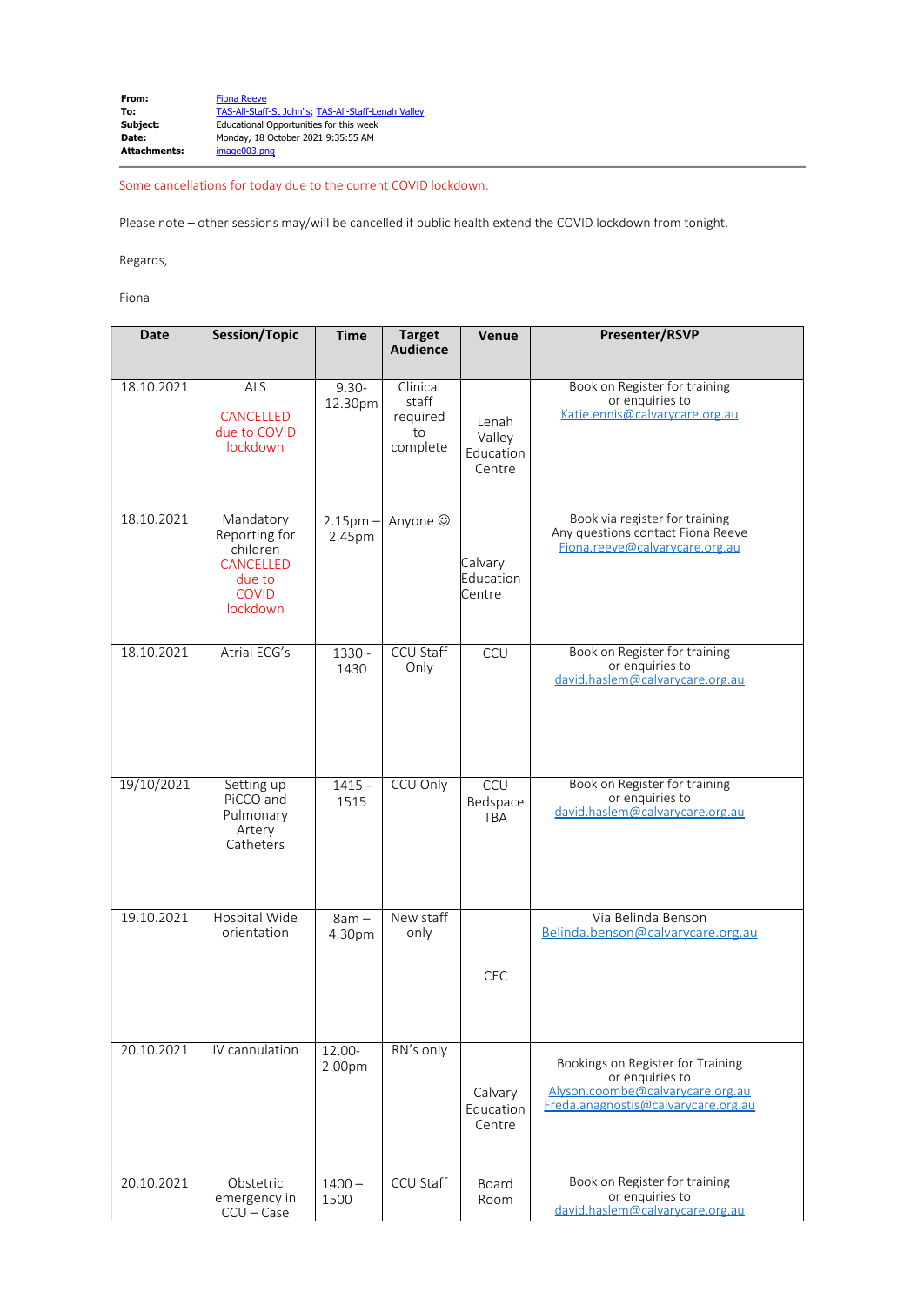|            | study                                           |                   |                                                 |                                | Webex call in available                                                                                        |
|------------|-------------------------------------------------|-------------------|-------------------------------------------------|--------------------------------|----------------------------------------------------------------------------------------------------------------|
| 20.10.2020 | R4K                                             | $9.30 -$<br>11am  | Clinical<br>staff<br>required<br>to<br>complete | Calvary<br>Education<br>Centre | Book on Register for training<br>or enquiries to<br>Katie.ennis@calvarycare.org.au                             |
| 21.10.2021 | <b>Blood</b><br>Transfusion<br>Guidelines       | $1400 -$<br>1500  | Anyone                                          | Board<br>Room                  | Book on Register for training<br>or enquiries to<br>david.haslem@calvarycare.org.au<br>Webex call in available |
| 22.10.2021 | Massive<br>Transfusion<br>Protocol              | $1400 -$<br>1500  | Anyone                                          | Board<br>Room                  | Book on Register for training<br>or enquiries to<br>david.haslem@calvarycare.org.au<br>Webex call in available |
| 22.10.2021 | 3rd Year<br>Student CNA<br>354<br>Debrief       | $1pm -$<br>3.30pm | Students<br>Only                                | Calvary<br>Education<br>Centre | <b>UTAS Facilitators</b><br>tas-hobart-<br>studentfacilitators@calvarycare.org.au                              |
| 22.10.2021 | Dr Ian Byard<br>talks on<br>Incurable<br>Cancer | 3pm               | Clinical<br>Staff                               | Gibson<br>Unit                 | Enquiries to:<br>Deb.foster@calvarycare.org.au                                                                 |

## Educational opportunities for the following weeks  $\odot$

| Date       | <b>Session/Topic</b>                                                                                                         | <b>Time</b>       | <b>Target</b><br><b>Audience</b> | Venue                                              | Presenter/RSVP                                                                                                                        |
|------------|------------------------------------------------------------------------------------------------------------------------------|-------------------|----------------------------------|----------------------------------------------------|---------------------------------------------------------------------------------------------------------------------------------------|
| 25.10.2021 | <b>Breast Cancer</b><br>Awareness<br>$Week - with$<br>Kim Roberts                                                            | $2.15 -$<br>2.45  | Clinical<br><b>Staff</b>         | Second<br>Floor                                    | Enquiries to<br>Alyson.coombe@calvarycare.org.au                                                                                      |
| 26.10.2021 | Clinical skills<br>practical<br>education<br>$session -$<br><b>CVAD<sub>s</sub></b><br>devices,<br>clinical<br>deterioration | $9.30 -$<br>12.30 | Clinical<br>staff                | Calvary<br>Education<br>Centre,<br>Lenah<br>Valley | Book via Register for Training<br><br>开 社 社 社<br>Register<br>for training<br>Enquiries to:<br>L&DeducationBookings@calvarycare.org.au |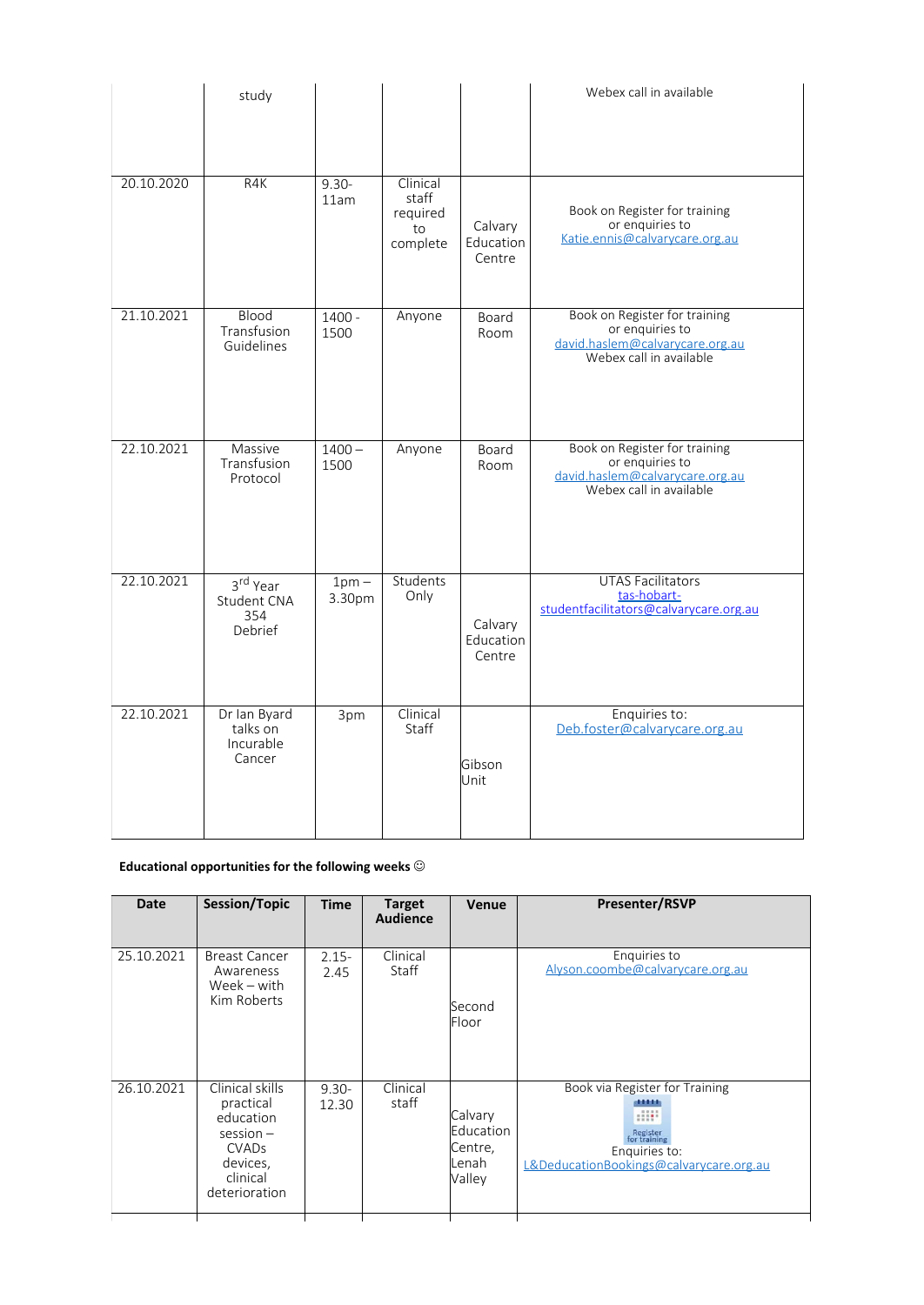| 26.10.2021 | <b>Breast Cancer</b><br>Awareness<br>Week - with<br>Kim Roberts                                                            | $2 - 2.30$        | Clinical<br>Staff                                              | Gibson<br>Unit                                     | Enquiries to:<br>Deb.foster@calvarycare.org.au                                                                                                   |
|------------|----------------------------------------------------------------------------------------------------------------------------|-------------------|----------------------------------------------------------------|----------------------------------------------------|--------------------------------------------------------------------------------------------------------------------------------------------------|
| 27.10.2021 | 6 Hour<br>Mandatory<br>Training<br><b>BLS</b><br>Manual<br>handling<br>PCA/Epidural<br>eLearning<br>Speak Up For<br>Safety | 0930-<br>1530     | Clinical<br>Staff                                              | Calvary<br>Education<br>Centre.<br>Lenah<br>Valley | <b>Discuss with NUM</b> & Book via Register for<br>11111<br>Training <b>Register</b><br>Enquiries to:<br>L&DeducationBookings@calvarycare.org.au |
| 28.10.2021 | <b>ALS</b>                                                                                                                 | $1-4pm$           | Clinical<br>staff<br>required to<br>$complete -$<br>SJ theatre | St John's<br>training<br>room                      | enquiries to<br>Katie.ennis@calvarycare.org.au                                                                                                   |
| 28.10.2021 | Speaking up<br>for Safety                                                                                                  | 1.30pm-<br>2.30pm | All staff<br>(Mandatory<br>training)                           | Calvary<br>Education<br>Centre                     | Register via Register for Training<br>Enquires to<br>Fiona.reeve@calvarycare.org.au                                                              |
| 29.10.2021 | 3rd Year<br>Student CNA<br>354<br>Debrief                                                                                  | $1pm -$<br>3.30pm | Students<br>Only                                               | Calvary<br>Education<br>Centre                     | <b>UTAS Facilitators</b><br>tas-hobart-<br>studentfacilitators@calvarycare.org.au                                                                |
| 29.10.2021 | Wound care<br>education<br>$session - with$<br>Belinda Free<br>$(NP - wound)$<br>care)                                     | $9.30 -$<br>12.30 | All staff                                                      | Calvary<br>Education<br>centre-<br>Lenah<br>Valley | Book on register for training<br>or enquiries to<br>L&DeducationBookings@calvarycare.org.au                                                      |
| 01.11.2021 | 2 <sup>nd</sup> Year<br>Students<br>Orientation                                                                            | 8.30am<br>$-1pm$  | <b>Students</b><br>Only                                        | Calvary<br>Education<br>Centre                     | <b>UTAS Facilitators</b><br>tas-hobart-<br>studentfacilitators@calvarycare.org.au                                                                |
| 3.11.2021  | Speaking up<br>for safety                                                                                                  | 1.30pm-<br>2.30pm | All staff<br>(Mandatory<br>Training)                           | St Johns<br>training<br>room                       | Register via Register for training<br><b>Enquires to</b><br>Fiona.reeve@calvarycare.org.au                                                       |
| 4.11.21    | Speaking up<br>for Safety                                                                                                  | 1.30pm-<br>2.30pm | All staff<br>(Mandatory<br>training)                           | Calvary<br>Education<br>Centre                     | Register via Register for Training<br>Enquires to<br>Fiona.reeve@calvarycare.org.au                                                              |
| 05.11.2021 | 2 <sup>nd</sup> Year<br>Students                                                                                           | $1pm -$<br>3.30pm | <b>Students</b><br>Only                                        |                                                    | <b>UTAS Facilitators</b><br>tas-hobart-<br>studentfacilitators@calvarycare.org.au                                                                |